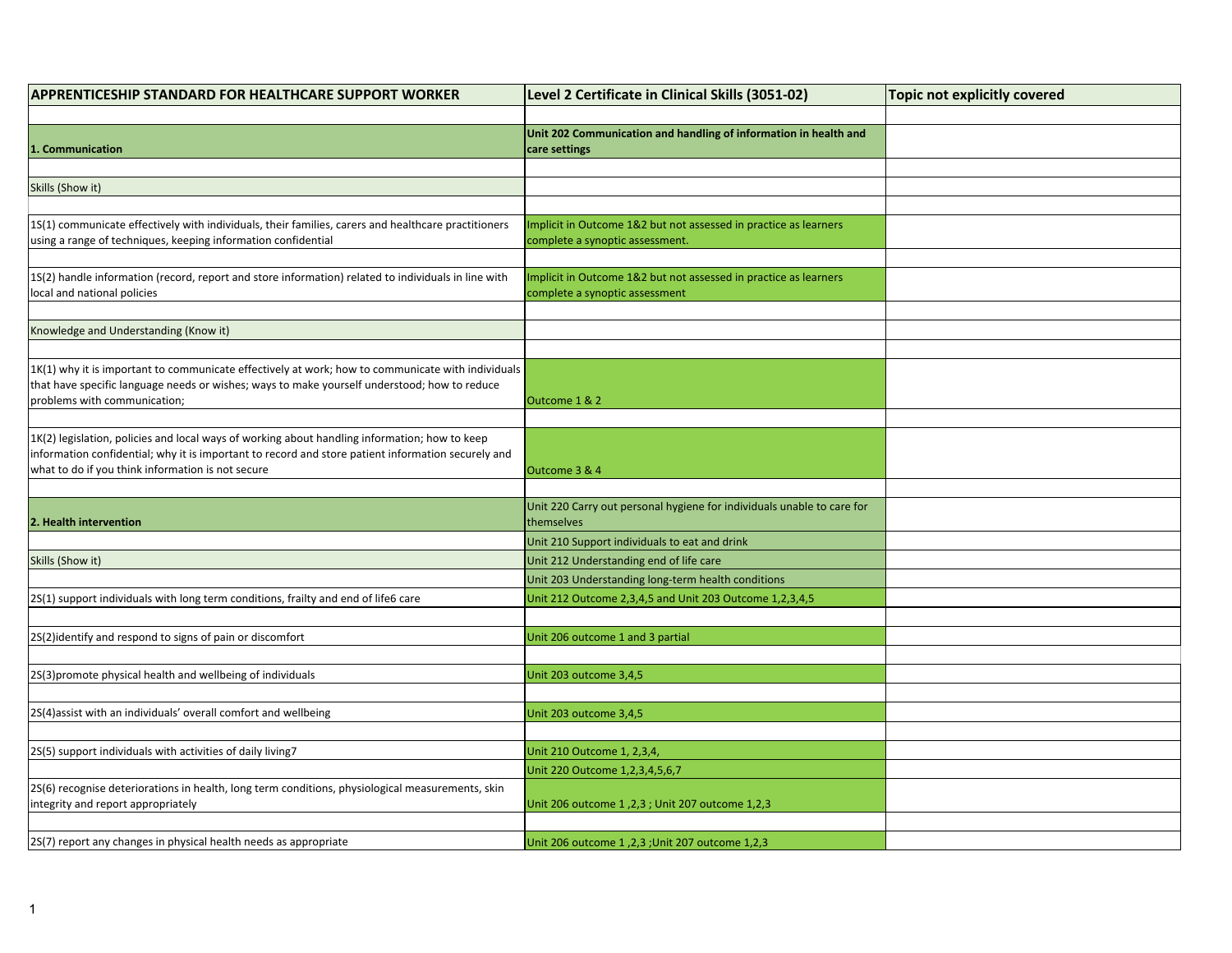| Knowledge and Understanding (Know it)                                                                                                                                                                            |                                                                                                           |                                                |
|------------------------------------------------------------------------------------------------------------------------------------------------------------------------------------------------------------------|-----------------------------------------------------------------------------------------------------------|------------------------------------------------|
|                                                                                                                                                                                                                  |                                                                                                           |                                                |
| 2K(1)how to do routine clinical tasks (eg check blood pressure, temperature, weight etc) delegated<br>from a registered nurse or other healthcare professional                                                   | Unit 206 Outcome 1,2,3;Unit 207 outcome 1,2,3                                                             |                                                |
| 2K(2) the signs and symptoms of a person who is experiencing pain or discomfort                                                                                                                                  | mplicit in Unit 203 outcome 3,4,5                                                                         | pain or discomfort not explicitly covered      |
| 2K(3)how to promote a person's physical health and wellbeing                                                                                                                                                     | Unit 203 outcome 3,4,5                                                                                    |                                                |
| 2K(4) how to support a person's comfort and wellbeing                                                                                                                                                            | Unit 212 Outcome 2,3,4,5 and Unit 203 Outcome 1,2                                                         |                                                |
| 2K(5) the importance of hydration, nutrition and food safety                                                                                                                                                     | Unit 210 Outcome 1, 2,3,4,                                                                                |                                                |
|                                                                                                                                                                                                                  |                                                                                                           | ADL not explicitly covered                     |
| 2K(6) what the activities of daily living are and which ones you are expected to support in your role                                                                                                            | mplicit in Unit 203 outcome 3,4,5                                                                         |                                                |
| 2K(7) the signs of a person whose health and wellbeing is deteriorating; and how to report changes<br>and deterioration                                                                                          | Unit 212 Outcome 1, 2,3,4,5 and Unit 203 Outcome 1,2,3,4,5 Unit 206<br>outcome 2; Unit 207 outcome 1,2,3  |                                                |
|                                                                                                                                                                                                                  |                                                                                                           |                                                |
| 2.1 Person centred care and support                                                                                                                                                                              | Unit 201 Roles, responsibilities and values in health and care practice                                   |                                                |
| Skills (Show it)                                                                                                                                                                                                 |                                                                                                           |                                                |
|                                                                                                                                                                                                                  |                                                                                                           |                                                |
| 2.1S(1)demonstrate what it means in practice to provide person centred care and support                                                                                                                          | mplicit in Unit 201 Outcome 5 but not assessed in practice as learners<br>complete a synoptic assessment. |                                                |
| Knowledge and Understanding (Know it)                                                                                                                                                                            |                                                                                                           |                                                |
| 2.1K(1) what it means to give 'person centred care and support'; why it is important to get consent,<br>even when it is difficult; why it is important to get people actively involved in their own care; why it |                                                                                                           |                                                |
| is important to give people choices about their care; and why treating people as valuable and<br>unique individuals makes a big difference in how they feel                                                      | Unit 201 Outcome 5                                                                                        |                                                |
| 2.2 Dementia, cognitive issues, mental health                                                                                                                                                                    | Unit 213 Dementia awareness                                                                               | Cognitive issues and mental health not covered |
|                                                                                                                                                                                                                  |                                                                                                           |                                                |
| Skills (Show it)                                                                                                                                                                                                 |                                                                                                           |                                                |
| 2.2S(1) promote mental health and wellbeing                                                                                                                                                                      | Outcome 1 and 2 only in relation to dementia                                                              |                                                |
| 2.2S(2) recognise limitations in mental capacity and respond appropriately                                                                                                                                       | Outcome 3&4 only in relation to dementia                                                                  |                                                |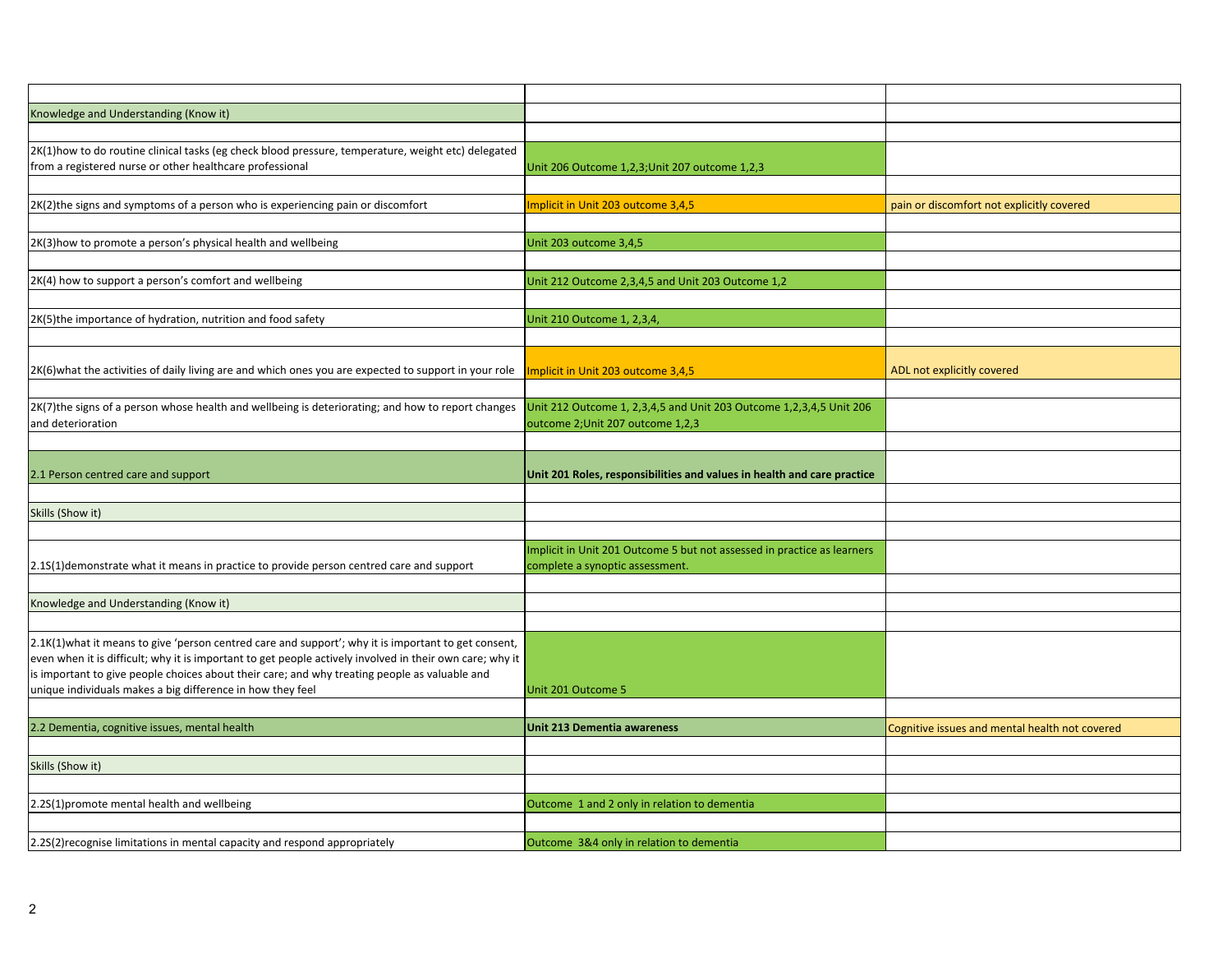| 2.2S(3) recognise and respond to signs of poor mental health for example dementia, depression,<br>anxiety or other cognitive issues                                                                                                                                      | Outcome 1 and 2 but only in relation to dementia                                                                         | Not fully covered            |
|--------------------------------------------------------------------------------------------------------------------------------------------------------------------------------------------------------------------------------------------------------------------------|--------------------------------------------------------------------------------------------------------------------------|------------------------------|
|                                                                                                                                                                                                                                                                          |                                                                                                                          |                              |
| 2.2S(4) recognise and report any deterioration in an individual's mental health                                                                                                                                                                                          | Outcome 1 and 2 but only in relation to dementia and partially                                                           | Not fully covered            |
| Knowledge and Understanding (Know it)                                                                                                                                                                                                                                    |                                                                                                                          |                              |
|                                                                                                                                                                                                                                                                          |                                                                                                                          |                              |
| 2.2K(1)the main forms of mental ill health and their impact on people's lives; and how to promote<br>mental health and wellbeing                                                                                                                                         |                                                                                                                          | Only in relation to dementia |
|                                                                                                                                                                                                                                                                          |                                                                                                                          |                              |
| 2.2K(2) the possible signs of limitations in mental capacity and what to do when you notice them                                                                                                                                                                         | Outcome 3&4 only in relation to dementia                                                                                 |                              |
|                                                                                                                                                                                                                                                                          |                                                                                                                          |                              |
| 2.2K(3) the possible signs of mental health, dementia and learning disability in people; why<br>depression, delirium and the normal ageing process may be mistaken for dementia; the importance<br>of early diagnosis in relation to dementia and other cognitive issues | Outcome 1 and 2 only in relation to dementia                                                                             |                              |
|                                                                                                                                                                                                                                                                          |                                                                                                                          | Not fully covered            |
| 2.2K(4) how to report changes or deterioration                                                                                                                                                                                                                           | Outcome 3&4 only in relation to dementia                                                                                 |                              |
|                                                                                                                                                                                                                                                                          |                                                                                                                          |                              |
| 2.3 Basic life support                                                                                                                                                                                                                                                   |                                                                                                                          | 2.3 Basic life support       |
|                                                                                                                                                                                                                                                                          |                                                                                                                          |                              |
| Skills (Show it)                                                                                                                                                                                                                                                         |                                                                                                                          |                              |
|                                                                                                                                                                                                                                                                          |                                                                                                                          |                              |
| 2.3S(1)perform basic life support for individuals using appropriate resuscitation techniques and<br>equipment                                                                                                                                                            |                                                                                                                          | <u>Not covered</u>           |
|                                                                                                                                                                                                                                                                          |                                                                                                                          |                              |
| Knowledge and Understanding (Know it)                                                                                                                                                                                                                                    |                                                                                                                          |                              |
| 2.3K(1)how to perform basic life support                                                                                                                                                                                                                                 |                                                                                                                          | Not covered                  |
|                                                                                                                                                                                                                                                                          |                                                                                                                          |                              |
| 2.4 Physiological measurements                                                                                                                                                                                                                                           | Unit 207 Undertaking physiological measurements in health and care<br>settings                                           |                              |
|                                                                                                                                                                                                                                                                          | Unit 206 Contribute to monitoring the health of individuals affected by<br>health conditions in health and care settings |                              |
| Skills (Show it)                                                                                                                                                                                                                                                         |                                                                                                                          |                              |
|                                                                                                                                                                                                                                                                          |                                                                                                                          |                              |
| 2.4S(1)undertake a range of physiological measurements using the appropriate equipment<br>including height, weight, temperature, pulse, breathing rate and blood pressure                                                                                                | 206 LO1,2,3 and 207 LO1,2,3                                                                                              |                              |
|                                                                                                                                                                                                                                                                          |                                                                                                                          |                              |
| Knowledge and Understanding (Know it)                                                                                                                                                                                                                                    |                                                                                                                          |                              |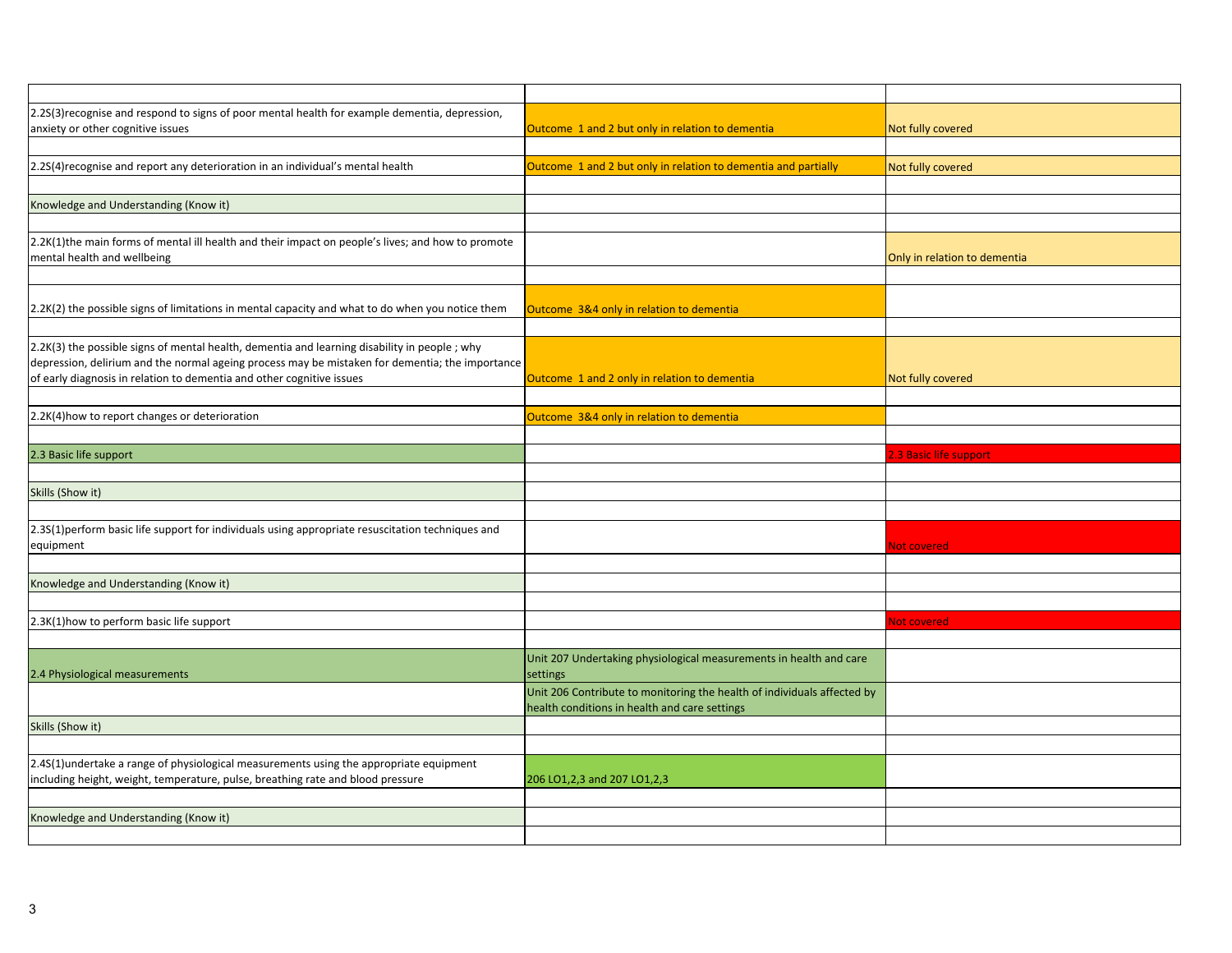| 2.4K(1)the range of physiological states that can be measured including body temperature, weight,<br>height, blood pressure, pulse and breathing rate                                               | 206 LO1,2,3 and 207 LO1,2,3                                                        |                                |
|-----------------------------------------------------------------------------------------------------------------------------------------------------------------------------------------------------|------------------------------------------------------------------------------------|--------------------------------|
|                                                                                                                                                                                                     |                                                                                    |                                |
| 2.4K(2)the normal range of physiological measurements                                                                                                                                               | 206 LO1,2,3 and 207 LO1,2,3                                                        |                                |
|                                                                                                                                                                                                     |                                                                                    |                                |
| 3. Personal and people development                                                                                                                                                                  | Unit 201 Roles, responsibilities and values in health and care practice            |                                |
|                                                                                                                                                                                                     |                                                                                    |                                |
| Skills (Show it)                                                                                                                                                                                    |                                                                                    |                                |
|                                                                                                                                                                                                     |                                                                                    |                                |
| 3S(1)take responsibility for, prioritise and reflect on your own actions and work                                                                                                                   |                                                                                    | Not fully covered              |
|                                                                                                                                                                                                     |                                                                                    |                                |
| 3S(2) work as part of a team, seeking help and guidance when you are not sure                                                                                                                       | Outcome 3 implicit but not assessed as learners complete a synoptic<br>assessment. |                                |
|                                                                                                                                                                                                     |                                                                                    |                                |
| maintain evidence of your personal development and actively prepare for and participate in<br>appraisal                                                                                             |                                                                                    | Not fully covered              |
|                                                                                                                                                                                                     |                                                                                    |                                |
| Knowledge and Understanding (Know it)                                                                                                                                                               |                                                                                    |                                |
|                                                                                                                                                                                                     |                                                                                    |                                |
| 3K(1)your role and the responsibilities and duties of your job; why it is important to work in ways<br>that have been agreed by your employer and to follow standards/codes of conduct;             | Outcome1&2                                                                         |                                |
|                                                                                                                                                                                                     |                                                                                    |                                |
| 3K(2) working relationships and the importance of working well with other people; who or where to<br>go for help and support about anything related to your work                                    | Outcome 3                                                                          |                                |
|                                                                                                                                                                                                     |                                                                                    |                                |
| 3K(3) the importance of personal development and how to reflect on your work; how to create a<br>personal development plan                                                                          |                                                                                    | Not fully covered              |
|                                                                                                                                                                                                     |                                                                                    |                                |
| 4. Health, safety and security                                                                                                                                                                      |                                                                                    | 4. Health, safety and security |
|                                                                                                                                                                                                     |                                                                                    |                                |
| Skills (Show it)                                                                                                                                                                                    |                                                                                    |                                |
|                                                                                                                                                                                                     |                                                                                    |                                |
| 4S(1) maintain a safe and healthy working environment                                                                                                                                               |                                                                                    | <u>Not covered</u>             |
|                                                                                                                                                                                                     |                                                                                    |                                |
| 4S(2) take appropriate action in response to incidents or emergencies following local guidelines                                                                                                    |                                                                                    | <b>Not covered</b>             |
|                                                                                                                                                                                                     |                                                                                    |                                |
| Knowledge and Understanding (Know it)                                                                                                                                                               |                                                                                    |                                |
|                                                                                                                                                                                                     |                                                                                    |                                |
| 4K(1)legislation, policies and local ways of working which relate to health and safety at work; your<br>responsibilities, and the responsibilities of others, relating to health and safety at work |                                                                                    | Not covered                    |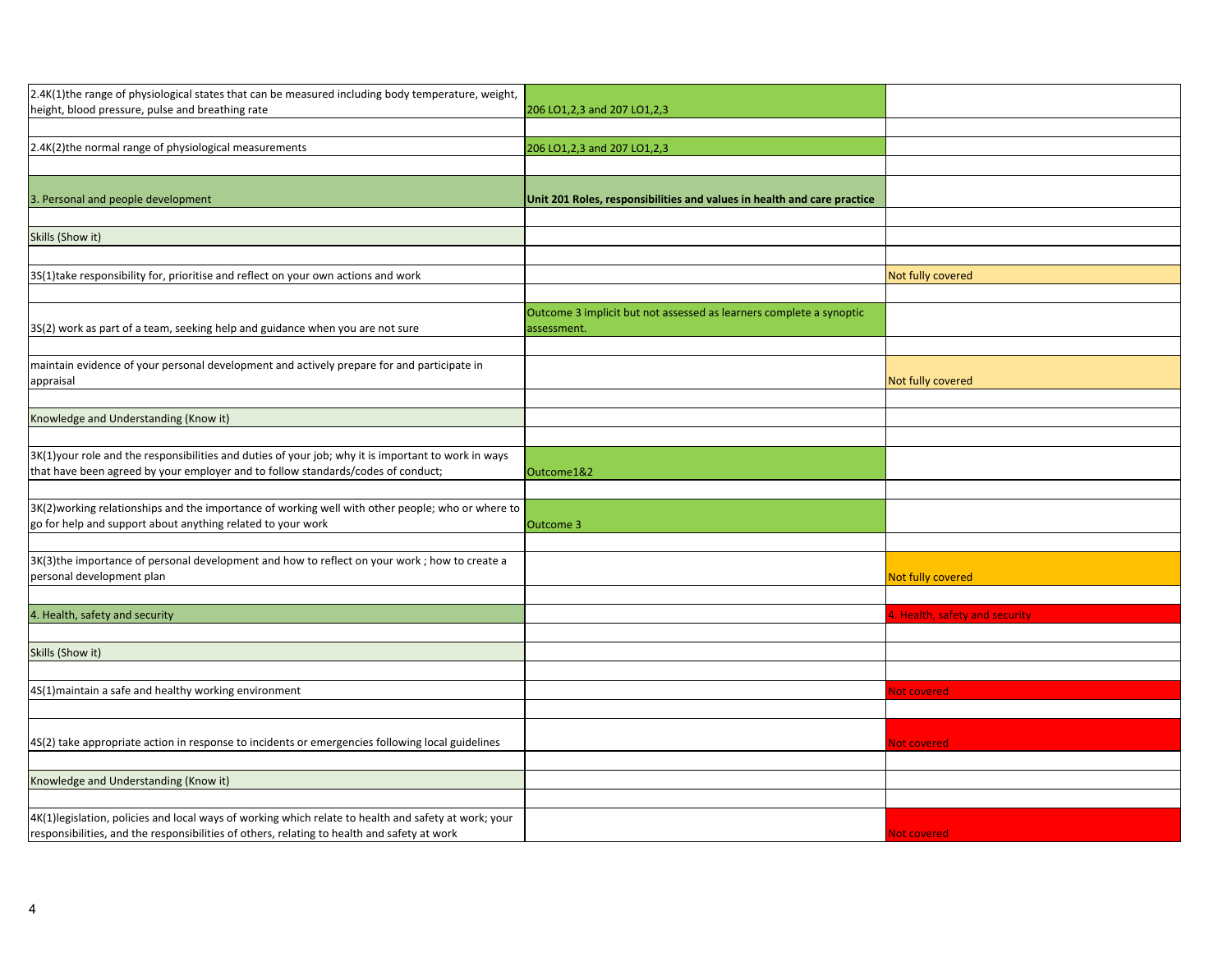| 4K(2) what to do in situations that could cause harm to themselves and others; how to handle<br>hazardous materials and substances; and what to do when there is an accident or sudden illness                                  |                                                                                        | <b>Not covered</b>   |
|---------------------------------------------------------------------------------------------------------------------------------------------------------------------------------------------------------------------------------|----------------------------------------------------------------------------------------|----------------------|
|                                                                                                                                                                                                                                 |                                                                                        |                      |
| 4.1 Duty of Care                                                                                                                                                                                                                | Unit 201 Roles, responsibilities and values in health and care practice                |                      |
| Skills (Show it)                                                                                                                                                                                                                |                                                                                        |                      |
| 4.1S(1)ollow the principles for implementing a duty of care, always acting in the best interest of<br>individuals to ensure they do not come to harm                                                                            | Outcome 1                                                                              |                      |
| Knowledge and Understanding (Know it)                                                                                                                                                                                           |                                                                                        |                      |
| 4.1K(1)the meaning of 'duty of care' and why it is important; what support is available when you<br>come across a difficult situation or when someone makes a complaint                                                         | Outcome 1&2                                                                            | Not about complaints |
| 4.2 Safeguarding                                                                                                                                                                                                                | Unit 204 Principles of safeguarding in health and care settings                        |                      |
| Skills (Show it)                                                                                                                                                                                                                |                                                                                        |                      |
| 4.2S(1)follow the principles of safeguarding and protection                                                                                                                                                                     | Outcomes 1-5 implicit but not assessed as learners complete a synoptic<br>assessment.  |                      |
| Knowledge and Understanding (Know it)                                                                                                                                                                                           |                                                                                        |                      |
| 4.2K(1)legislation, policies and local ways of working about 'safeguarding' and protection from<br>abuse; the signs of abuse and what to do if you suspect abuse; and how to reduce the chances of<br>abuse as much as possible | Outcomes 1, 2, 3, 4, 5                                                                 |                      |
| 4.3 Infection prevention and control                                                                                                                                                                                            | Unit 205 Principles of infection prevention and control in health and<br>care settings |                      |
| Skills (Show it)                                                                                                                                                                                                                |                                                                                        |                      |
|                                                                                                                                                                                                                                 |                                                                                        |                      |
| 4.3S(1)use a range of techniques for infection prevention and control including waste management,<br>hand washing and the use of Personal Protective Equipment (PPE)                                                            | <b>Outcomes 1-4</b>                                                                    |                      |
| Knowledge and Understanding (Know it)                                                                                                                                                                                           |                                                                                        |                      |